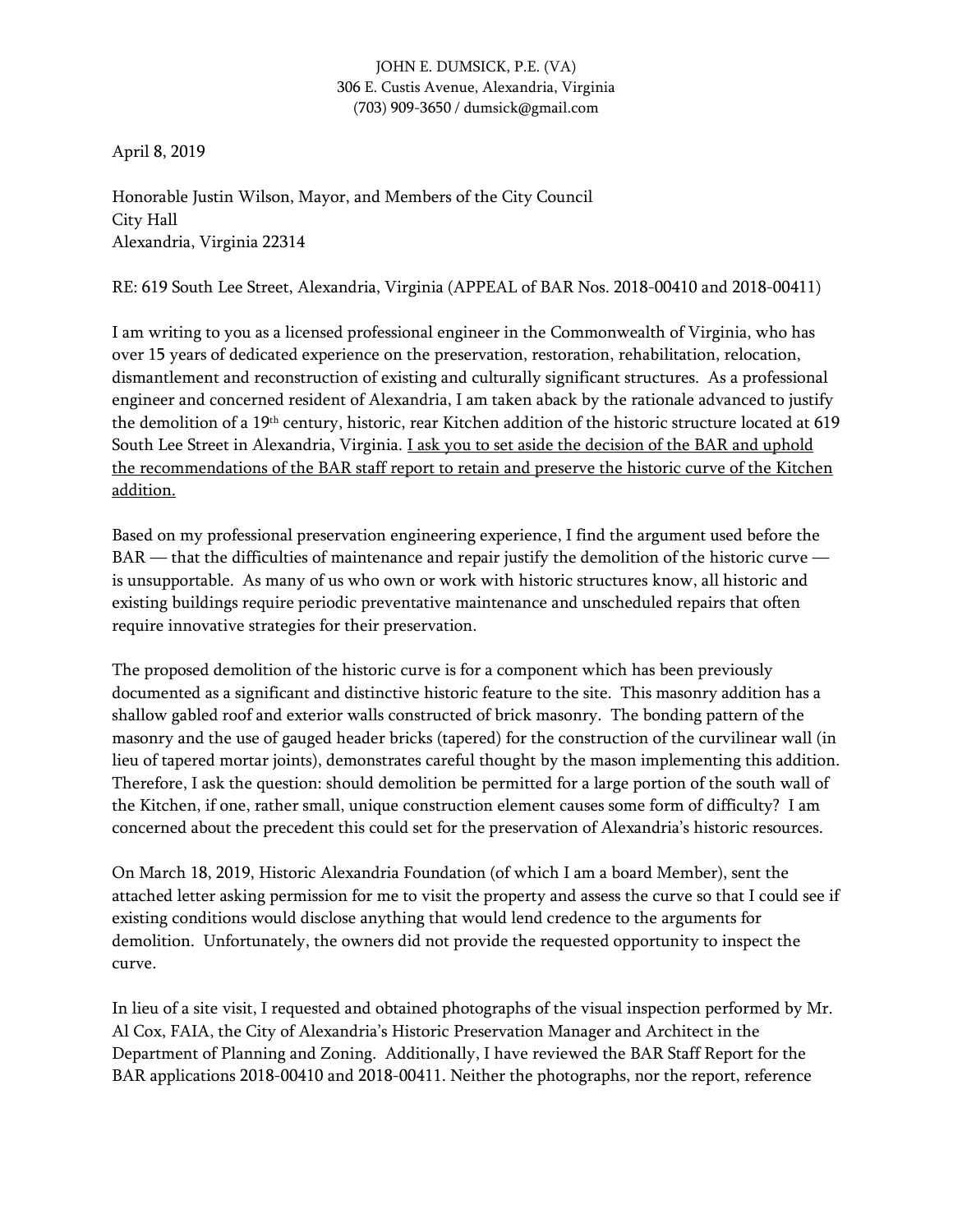# JOHN E. DUMSICK, P.E. (VA) 306 E. Custis Avenue, Alexandria, Virginia (703) 909-3650 / dumsick@gmail.com

any condition where an on-site inspection would be necessary in order for me to express the opinion I am sharing with you in this letter.

I do acknowledge that the curvilinear wall presents its challenges for repair and maintenance. However, I must note that masonry structures inherently require a higher level of repair effort than other forms of construction. Masonry walls require repointing efforts to their exterior mortar joints every 50-100 years and access to embedded elements, such as deteriorated steel and or wood lintels (over wall openings), typically require removal of masonry elements to expose the conditions. These repairs are typically once in a lifetime efforts. The conditions at this curve are no different.

First, an engineer wanting to make a repair, we must look at the causes of the deterioration. Upon a review of the provided documentation, it appears the overarching cause of deterioration mode is the masonry construction's continued exposure to water due to poor roof drainage and exposure to the elements. It appears that the existing roof gutter system terminates at the west end of the curve, and that the roof drainage at the curve is facilitated by a 'yankee gutter' in an attempt to direct water to the gutter beyond. It appears that this element is insufficient for the conveyance of water to the gutter system beyond. One method to minimize the deterioration to masonry elements below the roof could be to improve the current roof drainage design at the curvilinear wall area.

The curve does limit exterior access and impedes direct access to the bearing end of a stone lintel supporting masonry above the historic first floor window of the main house. To repair the stone lintel bearing, similar to repair of other types of wall support of masonry above openings, localized removal of the curvilinear wall will be necessary to provide access. This would most likely require localized temporary roof shoring and protection of existing interior finishes. Since the curvilinear wall appears to incorporate a cold/construction joint between it and the west wall of the house, the removal of the masonry should be relatively easy than if they were toothed and keyed into the main house walls.

Alternatively, a small area of the exterior of the main house walls could be locally removed to provide access to repoint the curvilinear wall, and or lintel repairs from the interior could be employed. Again, I must stress that these repair efforts are a once in a life-time repair. If coupled with improved roof drainage it is likely these repairs could last for multiple generations.

Although I do not have access to maintenance and/or repair records for the house, but having reviewed the available documents, my professional opinion is that little effort outside of painting and implementation of incompatible localized coatings of cementitious repair mortars has been performed to the curvilinear wall in its 150 year lifetime. Efforts to improve roof drainage, repoint the exterior curvilinear walls and or lintel repair since the addition was constructed have been minimal and or unsuccessful.

However, with careful and comprehensive thought, implementation of temporary shoring and protection, localized masonry removals to facilitate contractor access and roof drainage repairs can be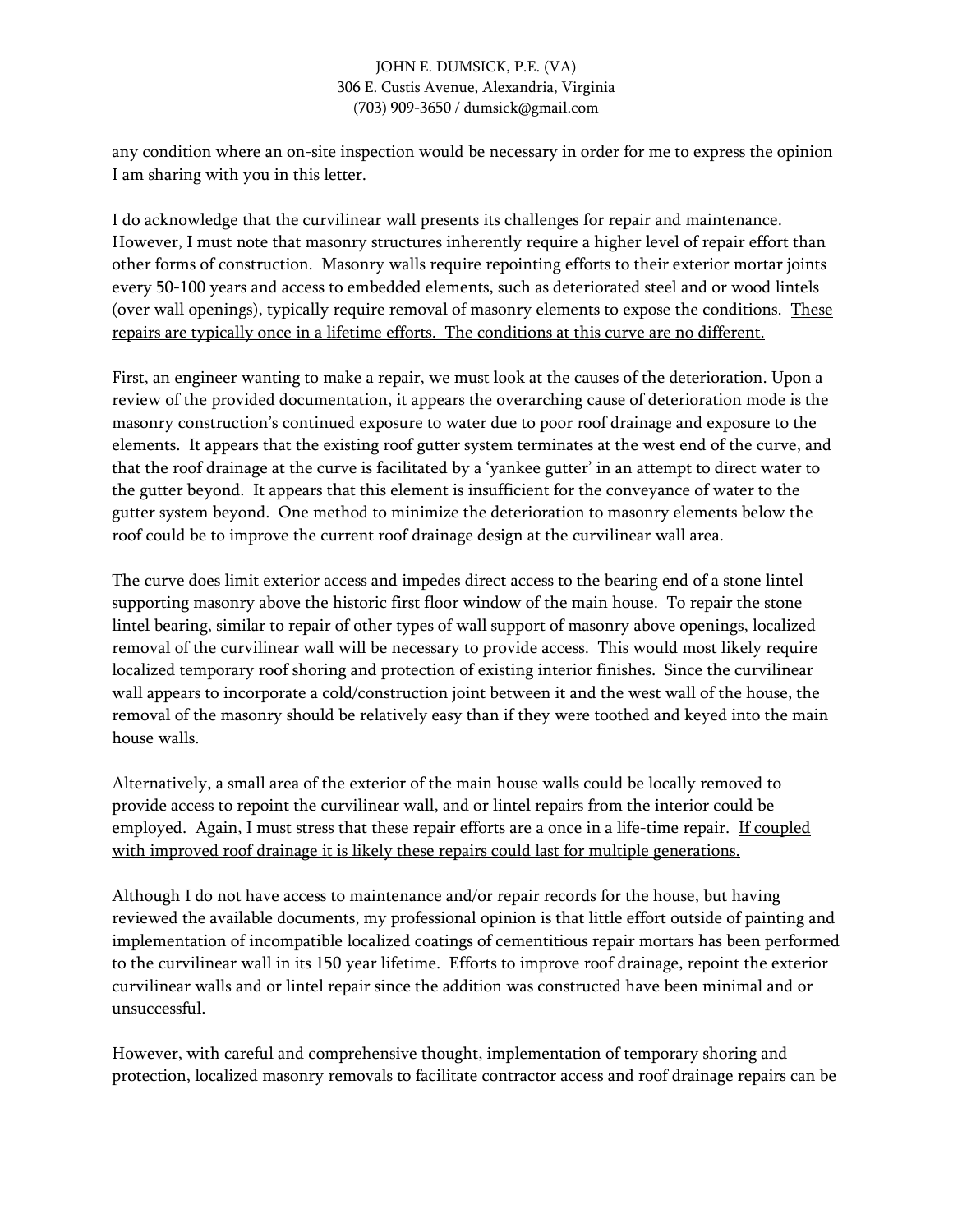# JOHN E. DUMSICK, P.E. (VA) 306 E. Custis Avenue, Alexandria, Virginia (703) 909-3650 / dumsick@gmail.com

performed to preserve this significant and rare historic addition to the main house for future generations of owners.

Please do not hesitate to contact me should you have any questions and or comments. I am willing to meet with any of you and or owners to discuss these potential strategies. For reference I have attached my CV should you wish to review my professional experience and credentials.

Thank you for your consideration.

John E. Dumsick, P.E. (VA)

Historic Alexandria Foundation, Board Member (2018-present) Historic Alexandria Resources Commission, Commissioner (2016-present) Friends of Carlyle House, Board Member and Treasurer (2014-present) Association for Preservation Technology, Disaster Recovery Initiative, Co-Chair (2018-present) Association for Preservation Technology, Board Member (2006-2018) Association for Preservation Technology, Preservation Engineering Technical Committee, Co-Chair (2006- 2018) Robert Silman Fellow for Preservation Engineering at the National Trust for Historic Preservation (2006)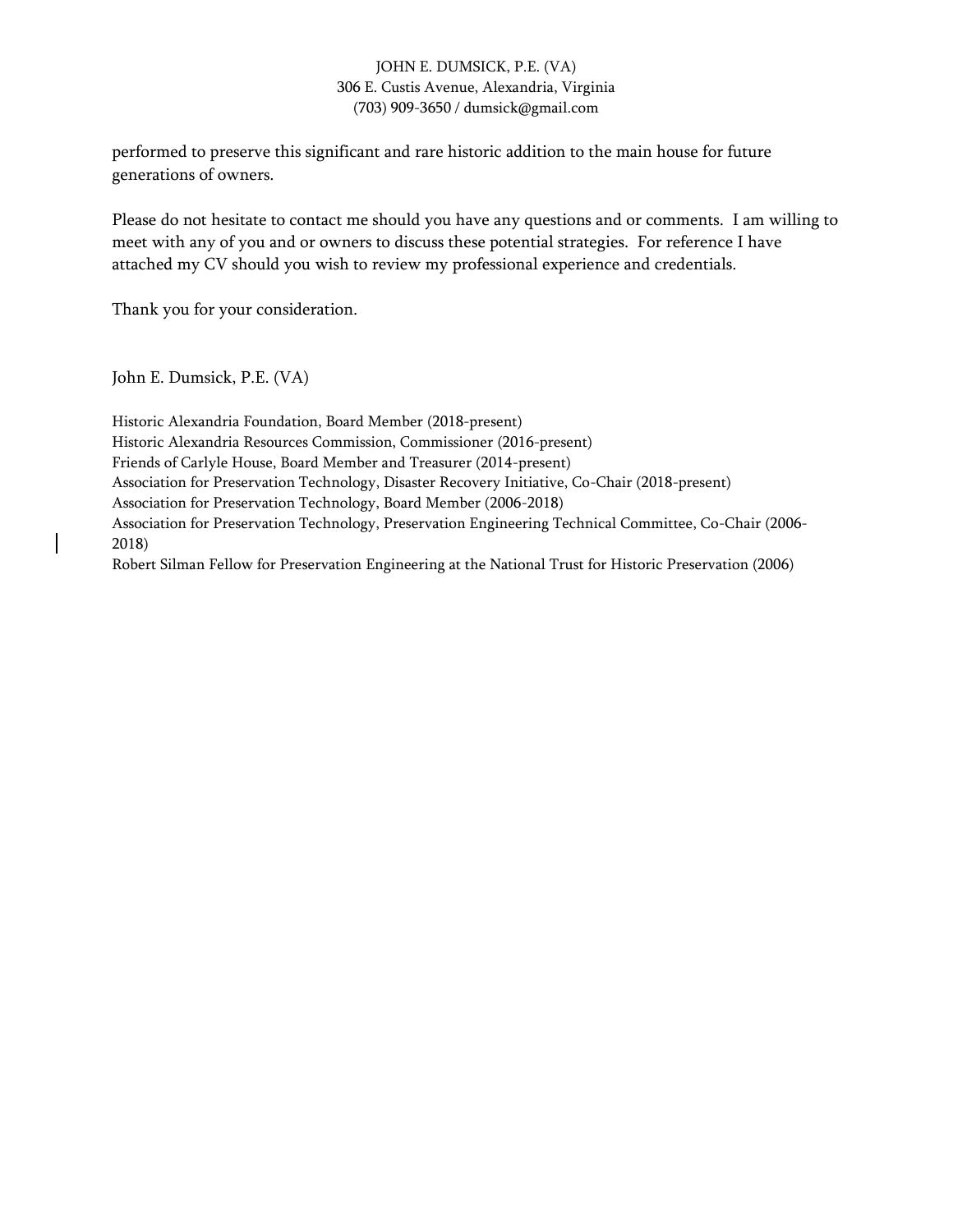

April 8, 2019

# **By Email DBlair@landcarroll.com**

Duncan Wardman Blair Land, Carrol & Blair, P.C. 524 King Street Alexandria, Virginia 22314

# **RE: BAR Appeal- BAR Case #2018-00410 & BAR Case #2018-00411**

Dear Duncan,

I am writing to ask if your clients, the owners of the 619 S. Lee Street property, would be kind enough to allow one of our Board Members to visit the property and inspect the "curve" that is one of the subjects of the pending BAR Appeal to City Council.

Historic Alexandria ("HAF"} would like John Dumsick, one of our Board Members, who is a well-respected structural engineer specializing in preservation issues, to inspect the 619 S. Lee Street Property and further assess the maintenance and construction issues around the proposed demolition of the "curve". While John works full time for the State Department and is often called upon by his job to travel overseas, I believe he is generally available over the next two weeks to perform this volunteer work.

Please let us know. Thank you.

Very truly yours,

John Thorpe Richards, Jr. Member of the Board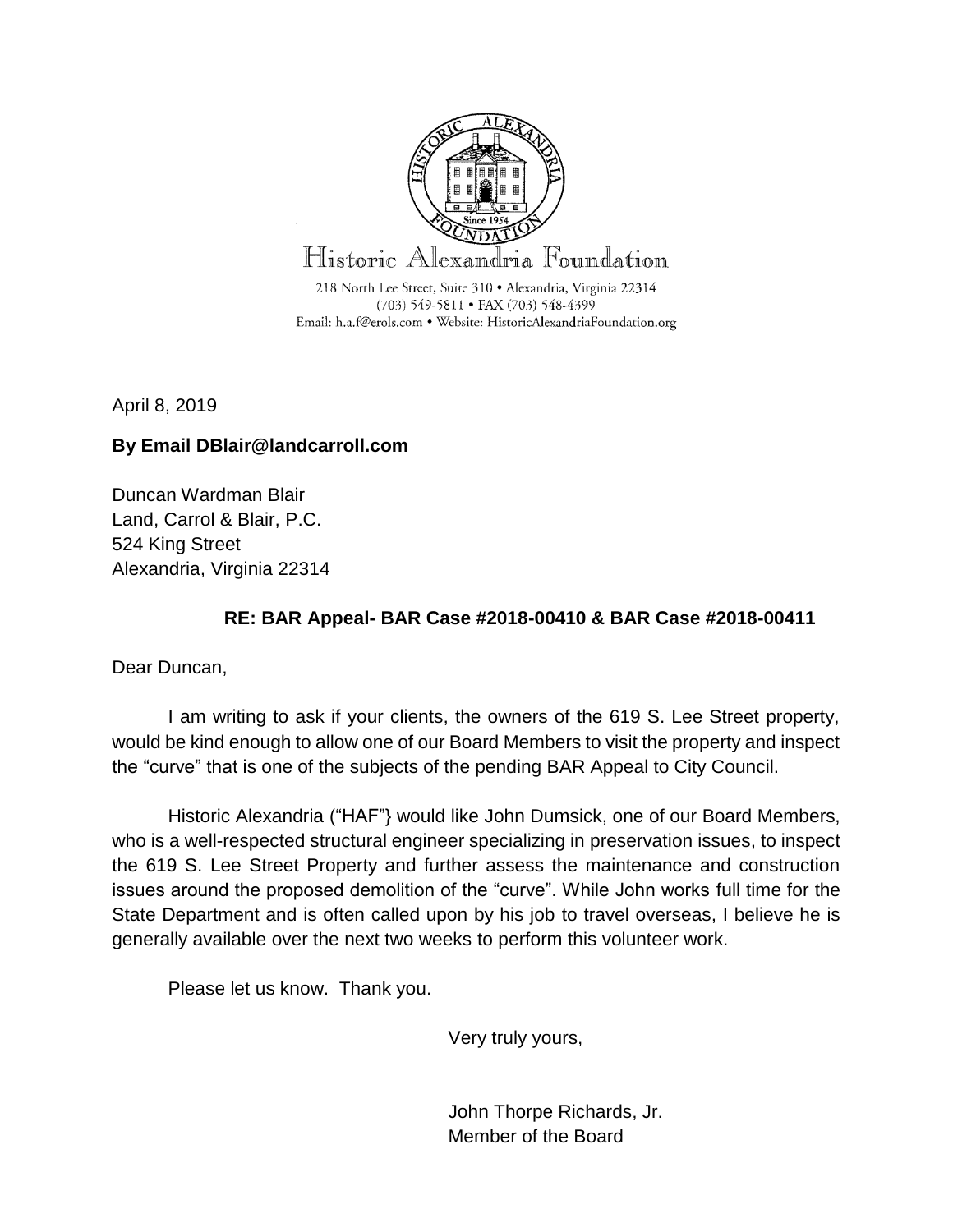306 East Custis Avenue, Alexandria, Virginia USA 22301 (703) 909-3650 / dumsick@gmail.com \_\_\_\_\_\_\_\_\_\_\_\_\_\_\_\_\_\_\_\_\_\_\_\_\_\_\_\_\_\_\_\_\_\_\_\_\_\_\_\_\_\_\_\_\_\_\_\_\_\_\_\_\_\_\_\_\_\_\_\_\_\_\_\_\_\_\_\_\_\_\_\_\_\_\_\_\_\_\_\_\_\_\_\_\_\_\_\_\_\_\_\_\_\_\_\_\_\_\_\_\_\_\_\_



## **EDUCATION**

SAVANNAH COLLEGE OF ART AND DESIGN, Savannah, Georgia USA

Master of Architecture, Department of Architecture, *Tau Sigma Delta National Architectural Honor Society*, 2006 Thesis: *"Architecture Metamorphosis: changing social agendas through an adaptive re-use of the offshore oil Platform Holly as a renewable energy educational center Santa Barbara, California, U.S.A."*, 2005. (Jen Library of the Savannah College of Art and Design (Savannah, Georgia (USA)), Catalog Number: B1119871. Advisors: Michael Moore, Chair; Stan Wrzeski, Andres Gaviria. This work evaluates the extensive stock of steel-jacketed offshore oil platform structures within coastal environments for rehabilitation. These industrial structures are currently being decommissioned and abandoned as a result of lack of oil and natural gas production, increased regulation and exploration in new regions and deeper oceanic environments. This architectural study investigated the structural feasibility for a chance in use of an existing offshore oil platform off the coast of Santa Barbara, California. The investigation studied a proposed architectural rehabilitation of the existing structure, Platform Holly, as a renewable energy educational center which both educates the public on past energy exploration and new technologies for sustainable and clean energy in coastal environments.

Scholarship: Mulberry Grove Plantation Design Competition Scholarship, Mulberry Grove Foundation, 2003. Matching scholarship by President of Savannah College of Art and Design, 2004. Competition design recognized the cultural, ecological and technological importance of the plantation, including birthplace of Eli Whitney's idea of mass part production and the invention of the Cotton Gin.

## SAVANNAH COLLEGE OF ART AND DESIGN, Savannah, Georgia USA

Master of Art in Historic Preservation, Department of Historic Preservation, 2006

Thesis: "Conserving Oil: a historical analysis of the quest for petroleum and preservation of the U.S. offshore oil & gas industry", 2005. (Jen Library of the Savannah College of Art and Design (Savannah, Georgia (USA)), Catalog Number: B1127031. Advisors: Andres Gaviria, Chair, Marlborough Packard, Robert H. Allen. This work investigates the potential preservation opportunity of a relatively new form of industrial architecture that has provided a great deal of wealth to the history and development of the United States. Offshore oil and natural gas platforms are industrial objects that have been produced out of necessity, like many other forms of historic building types. These engineering marvels unlike any other structures demonstrate the vast wealth and knowledge in the American oil industry, incorporating technology, engineering, efficiency and determination. These offshore platforms provide a visual historical transformation of the oil industry which shifted from the easily accessible land-based wells to out-of-site offshore locales. This thesis reviewed the technological/engineering practices that led to the dynamic offshore industry and the several types of offshore oil platform structures in use today and those that are currently being decommissioned and abandoned and the common maintenance and preservation issues relating to various structure typologies.

TEXAS AGRICULTURAL & MECHANICAL (A&M) UNIVERSITY, College Station, Texas USA

Bachelor of Science, Maritime Systems Engineering, *Dean's Distinguished Student*, 1998 Student Activities: American Society of Civil Engineers, *Concrete Canoe Competition*. International Human-Powered Vehicle Association, *Human-Powered Submarine Competition*. Grant Employment: Dr. Jose H. Vazquez, Ph.D., *Galveston Beach Nourishment Project- Post-Monitoring,* (Land Surveyor and Small Vessel Operator).

Scholarship: US Naval Reserve Officers Training Program (Academic Scholarship), 1994-1998.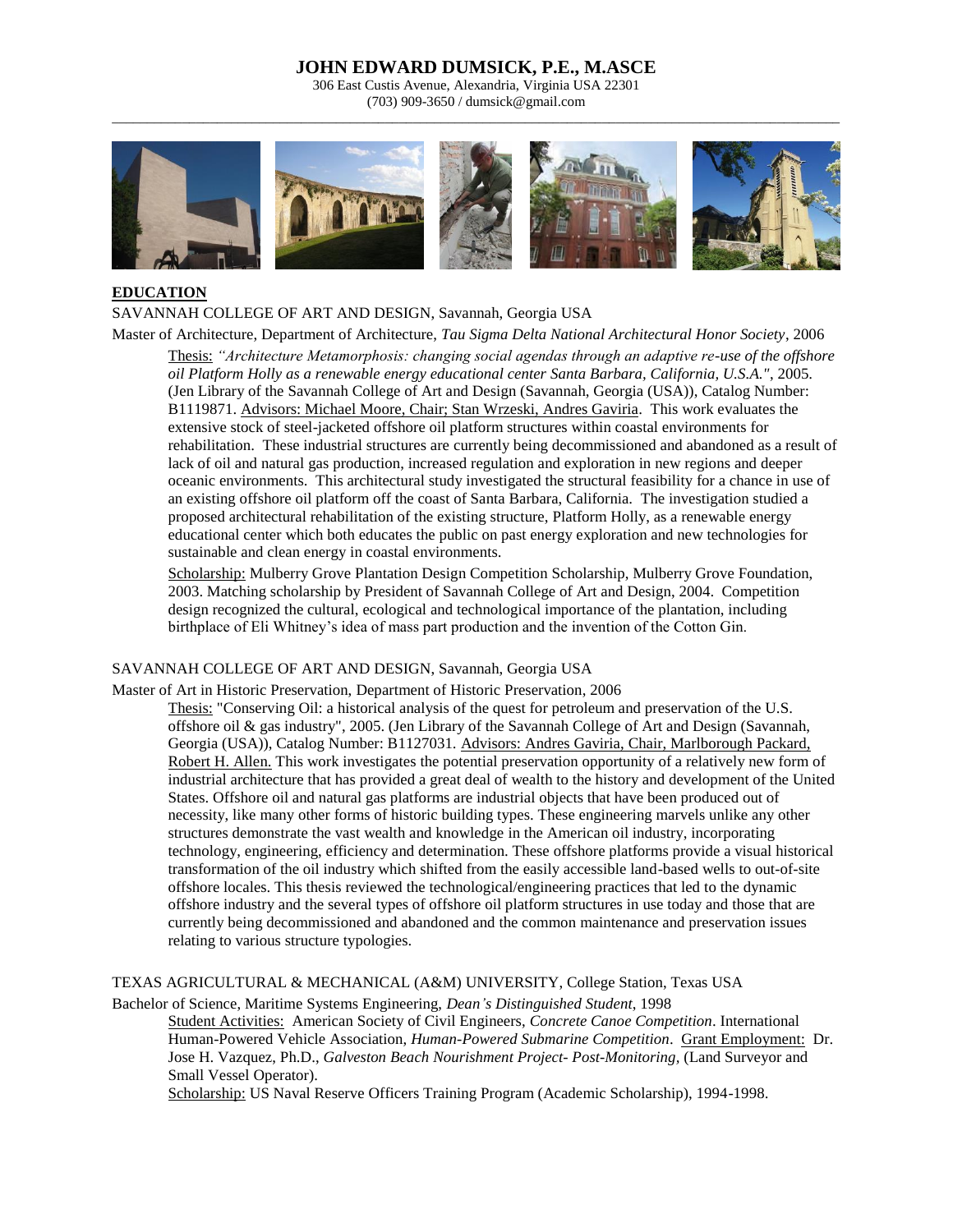*Page 2 of 7* \_\_\_\_\_\_\_\_\_\_\_\_\_\_\_\_\_\_\_\_\_\_\_\_\_\_\_\_\_\_\_\_\_\_\_\_\_\_\_\_\_\_\_\_\_\_\_\_\_\_\_\_\_\_\_\_\_\_\_\_\_\_\_\_\_\_\_\_\_\_\_\_\_\_\_\_\_\_\_\_\_\_\_\_\_\_\_\_\_\_\_\_\_\_\_\_\_\_\_\_\_\_\_

#### **PROFESSIONAL MEMBERSHIP AND SERVICE**

Virginia Board of Professional Engineers, Professional Engineer License #0402058020, Virginia USA International Ground Source Heat Pump Association, Geothermal Heat Pump Designer & Contractor\* Historic Alexandria Resources Commission (2016 to present), City of Alexandria, Virginia USA Presidential Appointed Board Member (2007 to 2018), Association for Preservation Technology International (APTI) Co-Chair of Preservation Engineering Technical Committee (2007 to 2018), Association for Preservation Technology International (APTI) Preservation Engineering Student Design Competition Task Force (2016 to present), Association for Preservation Technology International (APTI) Chair, Buildings and Grounds (2008 to 2017), St. George's Episcopal Church, Arlington, Virginia USA Board Member and Treasurer (2013 to present), Friends of Carlyle House, Alexandria, Virginia USA. Strategic Planning Subtask Group (2017 to present) Board Member, Historic Alexandria Foundation, Alexandria, Virginia USA (2018 to present) Committee Member, Preservation Engineering Committee (2015 to present), American Society of Civil Engineers (ASCE) Committee Member, American Society of Civil Engineers (ASCE) Committee on Structural Assessment of Existing Buildings (2015 to present). Review Committee, American Society of Civil Engineers (ASCE 11) Guidelines for the Structural Assessment of Existing Buildings (2015 to present). Member, Association for Preservation Technology International (APTI), 2005 to present. Member, American Society of Civil Engineers (ASCE), 1998 to present. Member, Association for Preservation Technology District of Columbia Chapter, 2005 to present Member, Friends of Carlyle House, 2015 to present Member, Historic Alexandria Foundation, 2017 to present Member, Bohol Restoration Group, 2015 to present Member, Coastal Defense Study Group, 2008 to 2012 Member, Society for Industrial Archaeology, 2005 to 2010 Member, Vernacular Architecture Forum, 2005 to 2010 Member, Marines Memorial Association, 2013 to present Member, Veterans of Foreign Wars, 2013 to present Firefighter I and II, City of Fairfax Volunteer Fire Department, Virginia USA Firefighter Instructor\*, City of Fairfax Volunteer Fire Department, Virginia USA Emergency Medical Technician\*, City of Fairfax Volunteer Fire Department, Virginia USA \*Certifications expired CURRENT PRESERVATION ENGINEERING OUTREACH EFFORTS *As a Co-Chair of the Preservation Engineering Technical Committee (PETC) of the Association of Preservation Technology International (APTI), with Timothy Crowe, PE, SE and Tom Morrison, Ph.D., Peng, we have identified that engineering students in the United States and Canada are not obtaining sufficient education and* 

*training in the structural analysis and investigation of historic archaic systems and the common structural preservation issues associated with these constructions. As an outreach initiative, the PETC Co-Chairs formed a task force to develop a student design competition which engages engineering, architecture and trade school students with heritage preservation professionals in the form of a structural preservation problem. In the 2016, the foundation year, two universities (Texas A&M University and Carleton University) participated in a historic timber bridge design competition in San Antonio, Texas. This competition required the students to select an 19th century bridge construction type, perform structural analysis of the bridge for a given span to determine stresses in truss components and their designed connection, and to construct a scaled bridge for load testing and outline a series of preservation based repair problems. This year, for the 2017 APTI Conference in Ottawa, the task force identified a masonry arch for the design problem. As of April 2017, nine engineering and trade schools from US and Canada have submitted the selection of their specific arch and have begun to engage their professional mentor for analytical techniques and testing of their scaled representative model. The PETC aims to select five teams for a final masonry arch design problem at this year's conference.*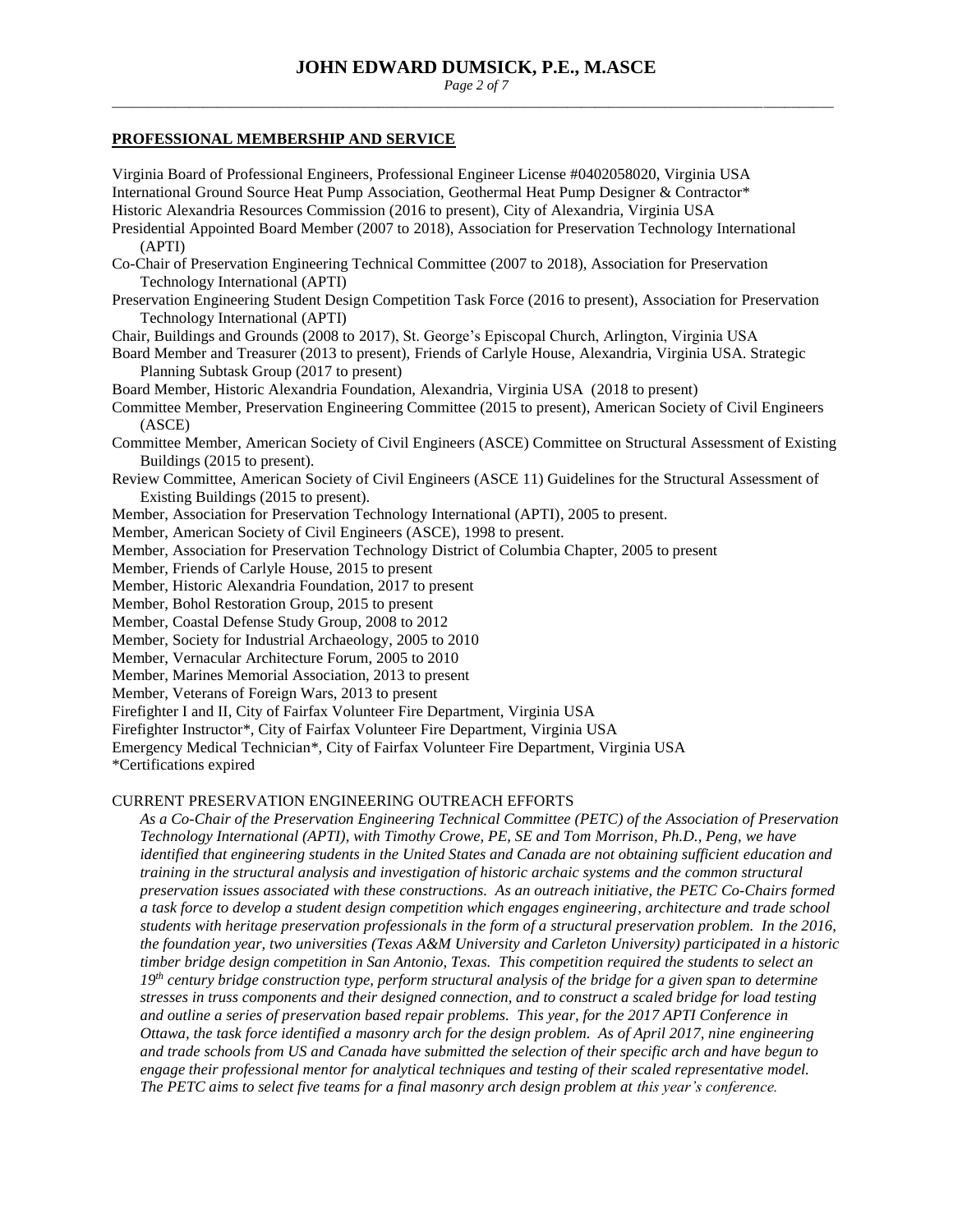*Page 3 of 7* \_\_\_\_\_\_\_\_\_\_\_\_\_\_\_\_\_\_\_\_\_\_\_\_\_\_\_\_\_\_\_\_\_\_\_\_\_\_\_\_\_\_\_\_\_\_\_\_\_\_\_\_\_\_\_\_\_\_\_\_\_\_\_\_\_\_\_\_\_\_\_\_\_\_\_\_\_\_\_\_\_\_\_\_\_\_\_\_\_\_\_\_\_\_\_\_\_\_\_\_\_\_\_

#### **TEACHING**

#### JOHNS HOPKINS UNIVERSITY, Baltimore, Maryland USA

Whiting School of Engineering, Department of Civil Engineering

Assistant-in-Instruction, Spring 2010

*EN560.451 and 452: Civil Engineering Design I and II*. Assisted John A. Matteo, P.E., Professor of Practice, with instruction of lateral design process and evaluation of existing structures (seismic and wind). Presented several case studies, to include the investigation of an existing temporary structure, *1939 World's Fair Belgian Building*, which was dissembled and relocated to Richmond, Virginia for permanent occupancy and use. An additional case study presented was the structural investigation and repair of the *Juliette Gordon Low Birthplace* (Savannah, Georgia).

### **PROFESSIONAL ENGINEERING EXPERIENCE**

## DEPARTMENT OF STATE, OVERSEAS BUILDING OPERATIONS, OFFICE OF CULTURAL HERITAGE, Arlington, Virginia USA, 2018-present.

#### **Senior Civil Engineer / Historic Preservation Specialist**

Senior Civil Engineer and Historic Preservation Specialist for the Office of Cultural Heritage within Department of State's Overseas Building Operations. This position serves as the subject matter expert for the preservation and repair of over 200+ heritage structures within the Department of State's international building portfolio and those listed on the Secretary of State's Register of Culturally Significant Structures. The position also provides technical expertise, guidance and training for the proper treatment and facilities maintenance of building materials in over 18,000 buildings worldwide. As an active member in the local Association of Preservation Technology Washington, District of Columbia Chapter, and a presidential appointed Co-Chair of the APTI Preservation Engineering Technical Committee, sharing knowledge with colleagues and collaboration in the field is a priority.

Supervisor: Mr. Tobin N. Tracey, AIA (Director, Office of Cultural Heritage)

# FAIRFAX COUNTY FIRE AND RESCUE DEPARTMENT, VIRGINIA TASK FORCE ONE, URBAN SEARCH AND RESCUE, Fairfax, Virginia USA, 2019-present.

#### **Structures Specialist (Disaster Specialist II)**

As a member of a domestic and international Urban Search and Rescue Task Force, my role as a Structures Specialist is primarily to assess the immediate structural conditions and concerns of the affected area of Task Force Operations to include structure types, specific damage and structural hazards. Additionally the position recommends the appropriate type and amount of structural hazard mitigation to minimize risks on site to task force personnel. Additional responsibilities include design, inspection and supervisor of shoring operations and the monitoring of assigned structures for condition changes while rescue and recover operations are proceeding.

Supervisor: Mr. Jon Tung, P.E. (Structures Team Lead, VATF-1)

# MCC≡1200 ARCHITECTURAL ENGINEERS, PLLC, Alexandria, Virginia USA, 2013-2018.

## **Associate**

Senior Structural Engineer and Project Manager for building design and restoration, with an emphasis on preservation of historic structures; extensive experience with historic building systems and materials parallels broad ranging experience in new construction. Projects types range from historic preservation, restoration, and renovation, to small and medium scale new construction. With experience from a multitude of structural assessments, investigations, feasibility studies and collaboration with specialized subconsultants have provided a broad knowledge of building types and systems, particularly in historic buildings.

Supervisor: Mr. John A. Matteo, P.E., FAAR (Principal, 1200AE)

ROBERT SILMAN ASSOCIATES, PLLC, Washington, District of Columbia USA, 2005-2013. **Senior Structural Engineer**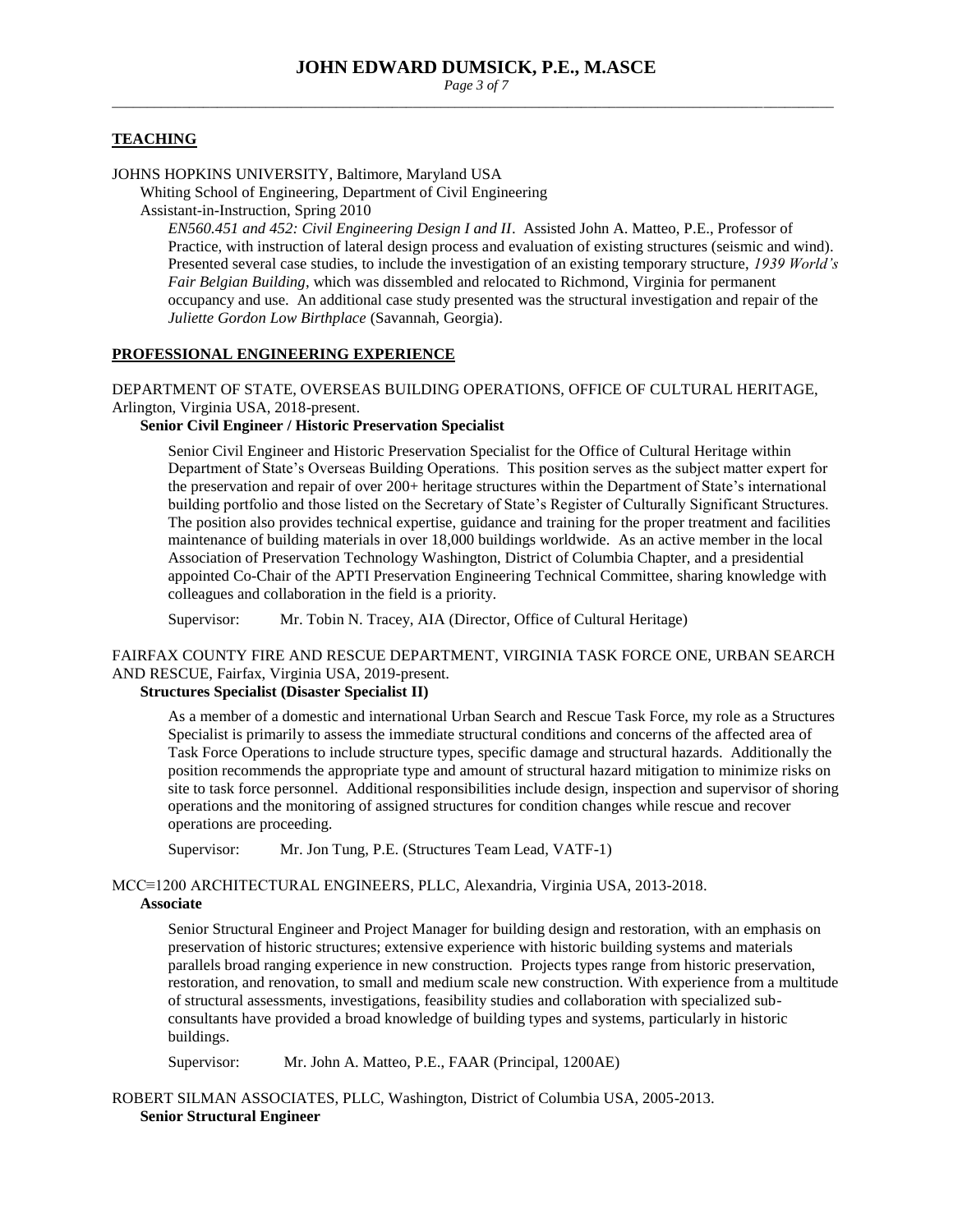*Page 4 of 7* \_\_\_\_\_\_\_\_\_\_\_\_\_\_\_\_\_\_\_\_\_\_\_\_\_\_\_\_\_\_\_\_\_\_\_\_\_\_\_\_\_\_\_\_\_\_\_\_\_\_\_\_\_\_\_\_\_\_\_\_\_\_\_\_\_\_\_\_\_\_\_\_\_\_\_\_\_\_\_\_\_\_\_\_\_\_\_\_\_\_\_\_\_\_\_\_\_\_\_\_\_\_\_

Senior Structural Engineer and Project Manager for building design and restoration with an emphasis on preservation of historic structures; extensive experience with historic building systems and materials parallels broad ranging experience in new construction. Projects types range from historic preservation, restoration, and renovation, to small and medium scale new construction.

Supervisor(s): John A. Matteo, P.E., FAAR (Director of Preservation, RSADC Office)

Ed Meade, P.E., FAPT (Principal and Director of Preservation, RSA)

NATIONAL TRUST FOR HISTORIC PRESERVATION, Washington, District of Columbia USA, 2006. **Robert Silman Fellow for Preservation Engineering**

Mr. Dumsick was awarded the Robert Silman Fellow for Preservation Engineering at the National Trust for Historic Preservation in 2006 through a competitive selection process. During this fellowship, structural consultation services were provided to the Graham Gund Architect of the National Trust for Historic Preservation (Ms. Barbara Campagna, FAIA, FAPT). Structural investigations were performed at several National Trust owned and co-stewardship historic sites to outline future repair and reinforcement design efforts. While at the National Trust for Historic Preservation, the research effort included the evolution of seismic strengthening schemes in unreinforced earthen architecture in Monterrey, CA. This research was presented at the 2007 Association for Preservation Technology International Conference in San Juan, Puerto Rico.

Supervisor: Barbara Campagna, FAIA, FAPT (Graham Gund Architect of NTHP)

WRECKING CORPORATION OF ST. LOUIS, Alexandria, Virginia USA, 1998-2000.

#### **Field Engineer / Quantity Surveyor**

Field Engineer and Quantity Surveyor for building dismantling and demolition activities. Project types ranged in scale from residential to industrial structures which permitted exposure to an extensive array of structural systems, their connections and means and methods of surgical dismantling operations and techniques.

Supervisor: Terry Anderson (Vice President)

## **REPRESENTATIVE PROJECTS – Historic Structures**

Monticello Joiner's Shop and Weaver's Cottage (1809), Charlottesville, Virginia USA

Thomas Jefferson designed Monticello (1769-1809), his plantation home, employing architectural vocabulary based on classical antiquity that was thoughtfully integrated into a natural landscape. The Joiner's Shop Chimney is a Jefferson era construction that remains as a free-standing structure on a steep incline exhibiting erosion that is also within an archeologically sensitive site. The design effort incorporated the design of a cantilevered pile bracing system that provides lateral support with minimal visual impact. The Weaver's Cottage, a one-story rubble stone masonry construction built into a hill side, is one of the oldest buildings on the historic site. Currently, the structure is connected to an adjacent building by several twentieth century modern additions, which are to be carefully disassembled and removed as part of a restoration effort. The design effort included a review of the existing lateral system of the stone structure and the participation of the later additions to its lateral stability. Furthermore, a careful study of the contractors means and methods for the removal process was performed to maintain structural stability of the historic structure during selective demolition activities. Based on the structural findings, localized interventions for the strengthening of the existing below grade foundations was designed to serve as lateral bracing for the historic structure in its permanent configuration.

Louisiana State Capitol (1933), Baton Rouge, Louisiana USA

Designed by the acclaimed architecture firm of Weiss, Dreyfous and Seiferth in the art-deco style, the Louisiana State Capitol, is the tallest state capitol building in the United States. The existing limestone clad structure incorporates a 450-foot tall steel-framed tower structure which is flanked by two large and open base structures to house the different components of the legislative system. This large structure was completed within a year of the preparation of final drawings in a fast-track delivery process. This historic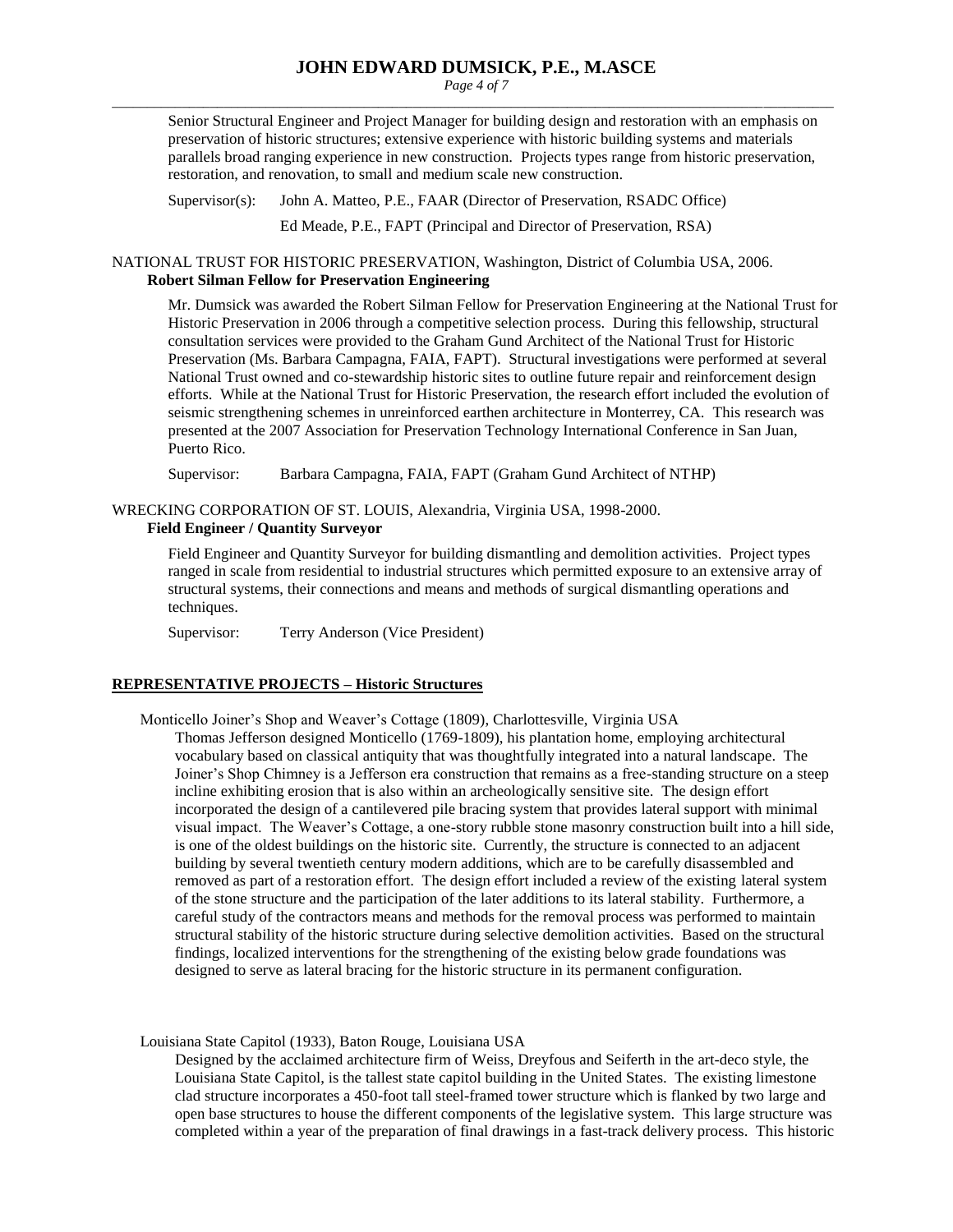*Page 5 of 7* \_\_\_\_\_\_\_\_\_\_\_\_\_\_\_\_\_\_\_\_\_\_\_\_\_\_\_\_\_\_\_\_\_\_\_\_\_\_\_\_\_\_\_\_\_\_\_\_\_\_\_\_\_\_\_\_\_\_\_\_\_\_\_\_\_\_\_\_\_\_\_\_\_\_\_\_\_\_\_\_\_\_\_\_\_\_\_\_\_\_\_\_\_\_\_\_\_\_\_\_\_\_\_

structure and its grounds was listed on the National Park Service's National Register of Historic Places in 1978. Due to existing concerns regarding the displacement of stone façade units, a localized investigation to the observed conditions was performed. Based on the observed structural conditions, access to the structure was limited and a comprehensive structural investigation was performed. This effort was aided with a team of consultants to assist the structural investigation, and included technical rope teams to document existing conditions at all exterior surfaces of the structure and non-destructive testing technician to document the existing façade support structure and corrosion rates. Based on the information obtained from these efforts, global structural analyses were performed of the existing tower to evaluate the strength and stiffness of the structural system for the current applied gravity and lateral loadings, as well as the historic loadings utilized in the original design process. Localized structural analysis of the stone façade support system and stone connections was performed to determine available strength and stiffness. Based on the findings of this comprehensive structural investigation, repair and reinforcement recommendations were provided for cost estimation. Designs for the structural repair and reinforcement of the façade support system are currently being designed based on the findings of the structural investigation effort.

Other projects include:

- Fallingwater, Mill Run, VA Structural investigation of Frank Lloyd Wright's landmark residential structure including design and implementation of structural building monitoring, and concrete repair design
- Washington National Cathedral, Washington, DC— Structural investigation of existing catacombs and reinforcement design for an early reinforced-concrete proprietary framing system.
- Fort Negley, Nashville, TN— Structural investigation and analysis of the largest fortification constructed during the American Civil War and failing repairs and reinforcements of historic dry-stacked stone retaining walls.
- St. Albans's School Little Sanctuary, Washington DC— Structural investigation and repair of existing hammer beam wood trusses.
- Alexandria City Hall, Alexandria, Virginia— Comprehensive structural investigation of masonry and timber frame structure as part of a feasibility study for architectural reprogramming of space. Structural repair documents were prepared to adequately laterally brace masonry bearing walls and reinforce timber framing where modified by previous inappropriate measures.
- Lockkeepers' House, Chesapeake & Ohio Canal Extension, Washington, DC— Structural investigation, relocation design to move historic structure and implement flood proof design measures.
- Locks 3 and 4, Chesapeake & Ohio Canal, Washington, DC— Structural investigation of historic lock walls exhibiting excessive rotation and deterioration to timber cribbing foundation base.
- Friendship Firehouse, Alexandria, Virginia— Structural investigation and design repair for deteriorated wood framed cupola/ventilator.
- National Gallery of Art East Building, Washington, DC Investigation of the façade distress and design of structural façade support system\*
- National Academy of Sciences, Washington, DC Structural investigation of earthquake damage (August 2011) and design of repairs to stone façade and plaster ceilings\*
- 1939's World Fair Belgian Friendship Building, Virginia Union University, Richmond, VA Structural investigation of historic structure and repair design to bell tower\*

Noguchi Playscape, Atlanta, GA — Structural investigation and repair design of history children's playground\* Hooper Island Lighthouse, Chesapeake Bay, MD — Structural investigation and repair recommendations\* Juliette Gordon Lowe Birthplace, Savannah, GA — Structural investigation and design of preservation repairs\* Fort Jackson, Plaquemines Parish, LA — Structural assessment of Hurricane Katrina damage; repair design\* Arlington House, The Robert E. Lee Memorial, Arlington, VA — Mechanical upgrades, restoration/repairs\* Woodrow Wilson Family Home, Columbia, SC — Structural investigation and repair design of structure\* The Rotunda at the University of Virginia, Charlottesville, VA — Portico column/Guastavino roof investigation

- and repair design\*
- Arts & Industries Building, Smithsonian Institution, Washington, DC Mothballing study\*
- Memorial Stadium, Baltimore, MD Dismantling, salvage and preservation of historic sports memorabilia\*\* \* Indicates work performed at Robert Silman Associates, 2005-2013
	- \*\*Indicates work performed at Wrecking Corporation of America, 2000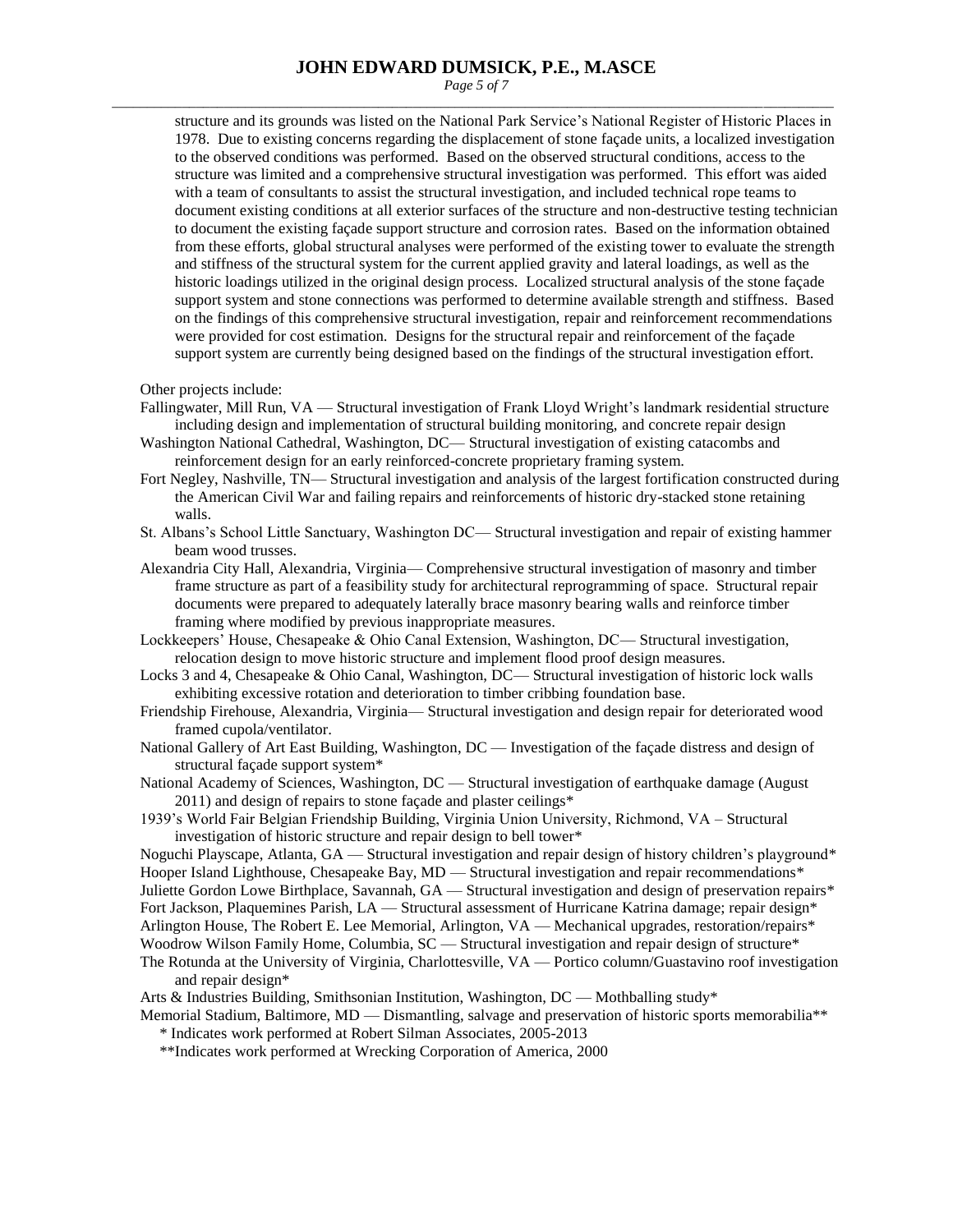*Page 6 of 7* \_\_\_\_\_\_\_\_\_\_\_\_\_\_\_\_\_\_\_\_\_\_\_\_\_\_\_\_\_\_\_\_\_\_\_\_\_\_\_\_\_\_\_\_\_\_\_\_\_\_\_\_\_\_\_\_\_\_\_\_\_\_\_\_\_\_\_\_\_\_\_\_\_\_\_\_\_\_\_\_\_\_\_\_\_\_\_\_\_\_\_\_\_\_\_\_\_\_\_\_\_\_\_

#### **CONFERENCES & LECTURES**

- Co-Chair, "Flood Design Symposium for Historic Structures", Association of Preservation Technology International Conference, San Antonio, Texas, 2016. As Co-Chair, developed a flood design symposium for conference attendees with Andrew Ferrell, LEED AP of the National Park Service National Center for Preservation Technology and Training. This symposium provided case-study based discussion of successful and non-successful flood resistant design methods which are sympathetic to the historic context of cultural important structures. Case studies included the structural interventions of the Hatteras Lighthouse (NC), Farnsworth House (IL), Toronto Brick Works (Toronto, Canada) and others. Furthermore, a working session with the National Park Service provided a background and update to the forthcoming Preservation Brief on Flood Resiliency and Design for Historic Structures.
- "Structural Investigation and Repair of the Juliette Gordon Low Birthplace (Savannah, Georgia (USA)", National Trust for Historic Preservation Conference, Savannah, Georgia, 2014. This presentation was performed with the preservation architect, Mr. Forrest Lott of Lott&Barber Architects and the building owner, Ms. Sherryl Lang of Girl Scouts of the United States (GSUSA), to detail the collaborative effort of structural repairs and lateral system upgrades to a historic house museum in a coastal environment which is susceptible to high winds. Investigation and reinforcement concepts were presented on basis of minor invasiveness to a fully occupied and heavily visited historic structure in an urban environment.
- "Preservation of America's Navigational Structures", Association for Preservation Technology International Conference, Victoria, British Columbia, Canada, 2010. This presentation was based on several structural investigations of various canal and ferry terminal structures in Washington, District of Columbia (USA) and New York City, New York (USA). This presentation was performed with Mr. Edmund (Ed) Meade, P.E., Principal of Robert Silman Associates, PLLC.
- "Fortification: Structural Preservation of Coastal Fortifications", Association for Preservation Technology International Conference, Victoria, British Columbia, Canada, 2010. Review of typical structural failure modes and structural reinforcement strategies of historic fortifications situated in coastal environments within the continental United States due to natural disasters. Fortifications studied include Second and Third Systems and Endicott Batteries along the Mississippi River (Louisiana) which were flooded during Hurricane Katrina (2005).
- "Califortication: Evolution of Seismic Strengthening Schemes in California", Association for Preservation Technology International Conference, San Juan, Puerto Rico, 2007. Review of over 40 years of strengthening approaches in unreinforced masonry structures in a highly active seismic zone. Approaches range from invasive to surgical, including use of new stand-alone lateral systems (moment frames) and localized reinforcement strategies.
- "When the Temporary Becomes Permanent", Association for Preservation Technology International Conference, Atlanta, Georgia, 2006. Presentation with John Matteo, PE and Bryan Green, Ph.D. This presentation was of the structural investigation and analysis of the VUU Belgian Building (a relocated 1939 World's Fair Structure to a Historic Black College).
- "Structural Assessment Techniques to Document Historic Constructions", Joint Conference of Southeastern Society of Architectural Historians (SESAH) and Construction History Society (CHS), Vanderbilt University, Nashville, Tennessee, 2006. Presentation with Ms. Jillian Kaup of various techniques utilized by structural engineers during structural site assessments which can aid architects and building owners in the documentation of construction evolution and period dating. Discussion of various structural observations, including nail shapes and sizes, threaded rod charactistics and markings, evolution of joist hangers and timber framing markings.